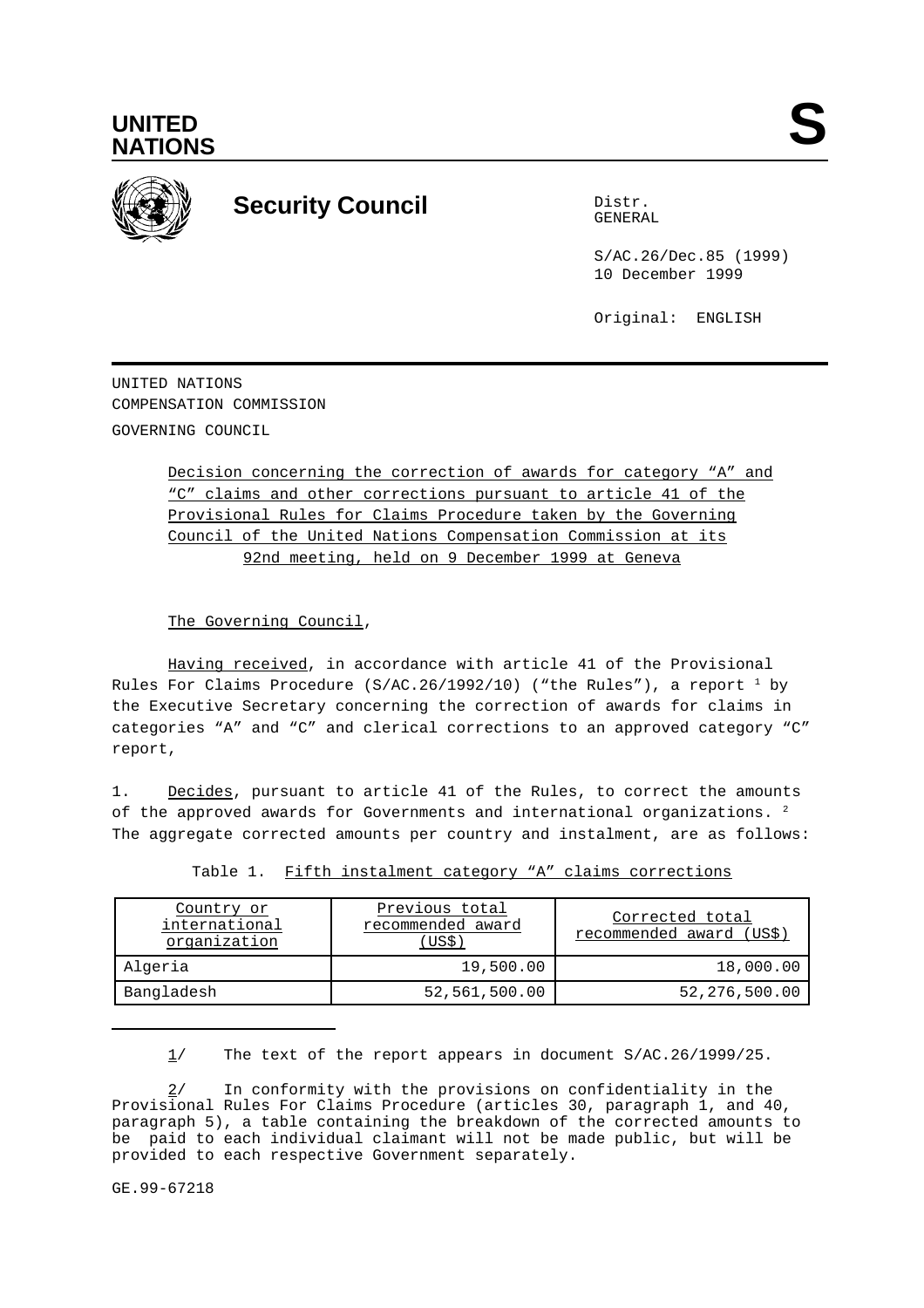| Country or<br>international<br>organization | Previous total<br>recommended award<br>(US\$) | Corrected total<br><u>recommended award (US\$)</u> |
|---------------------------------------------|-----------------------------------------------|----------------------------------------------------|
| Egypt                                       | 217,268,500.00                                | 216,586,000.00                                     |
| Ethiopia                                    | 226,500.00                                    | 171,000.00                                         |
| Finland                                     | 23,000.00                                     | 20,000.00                                          |
| France                                      | 133,500.00                                    | 130,500.00                                         |
| Germany                                     | 37,000.00                                     | 34,000.00                                          |
| India                                       | 150, 113, 000.00                              | 147,801,500.00                                     |
| Iran, Islamic<br>Republic of                | 3,835,500.00                                  | 3,736,500.00                                       |
| Jordan                                      | 17,425,000.00                                 | 17, 213, 500.00                                    |
| Kuwait                                      | 39,883,500.00                                 | 39,876,000.00                                      |
| Pakistan                                    | 23,185,000.00                                 | 22,955,500.00                                      |
| Sudan                                       | 38,721,500.00                                 | 38,636,000.00                                      |
| Syrian Arab Republic                        | 27,003,000.00                                 | 26,775,000.00                                      |
| Tanzania                                    | 49,000.00                                     | 44,500.00                                          |
| Thailand                                    | 10,631,000.00                                 | 10,592,000.00                                      |
| Tunisia                                     | 338,500.00                                    | 329,500.00                                         |
| Yemen                                       | 29,208,500.00                                 | 29,045,000.00                                      |
| UNDP Jerusalem                              | 75,500.00                                     | 72,500.00                                          |
| UNHCR Canada                                | 64,000.00                                     | 55,000.00                                          |
| UNRWA Gaza                                  | 754,000.00                                    | 736,000.00                                         |

### Table 2. Sixth instalment category "A" claims corrections

| Country or international<br>organization | Previous total<br>recommended award<br>(US\$) | Corrected total<br>recommended award<br>(US\$) |
|------------------------------------------|-----------------------------------------------|------------------------------------------------|
| Bahrain                                  | 28,500.00                                     | 27,000.00                                      |
| Bangladesh                               | 66,288,500.00                                 | 65,943,500.00                                  |
| Canada                                   | 67,000.00                                     | 64,000.00                                      |
| Egypt                                    | 18,711,000.00                                 | 18,651,000.00                                  |
| Ethiopia                                 | 94,000.00                                     | 77,500.00                                      |
| France                                   | 24,500.00                                     | 23,000.00                                      |
| India                                    | 17,978,000.00                                 | 17,418,500.00                                  |
| Iran, Islamic Republic<br>оf             | 5,626,500.00                                  | 5,565,000.00                                   |
| Jordan                                   | 18,735,000.00                                 | 17,527,500.00                                  |
| Kuwait                                   | 17,166,500.00                                 | 17,136,500.00                                  |
| Mauritius                                | 4,000.00                                      | 2,500.00                                       |
| Morocco                                  | 2,575,000.00                                  | 2,561,500.00                                   |
| Netherlands                              | 8,000.00                                      | 5,000.00                                       |
| Pakistan                                 | 46,859,500.00                                 | 46,279,000.00                                  |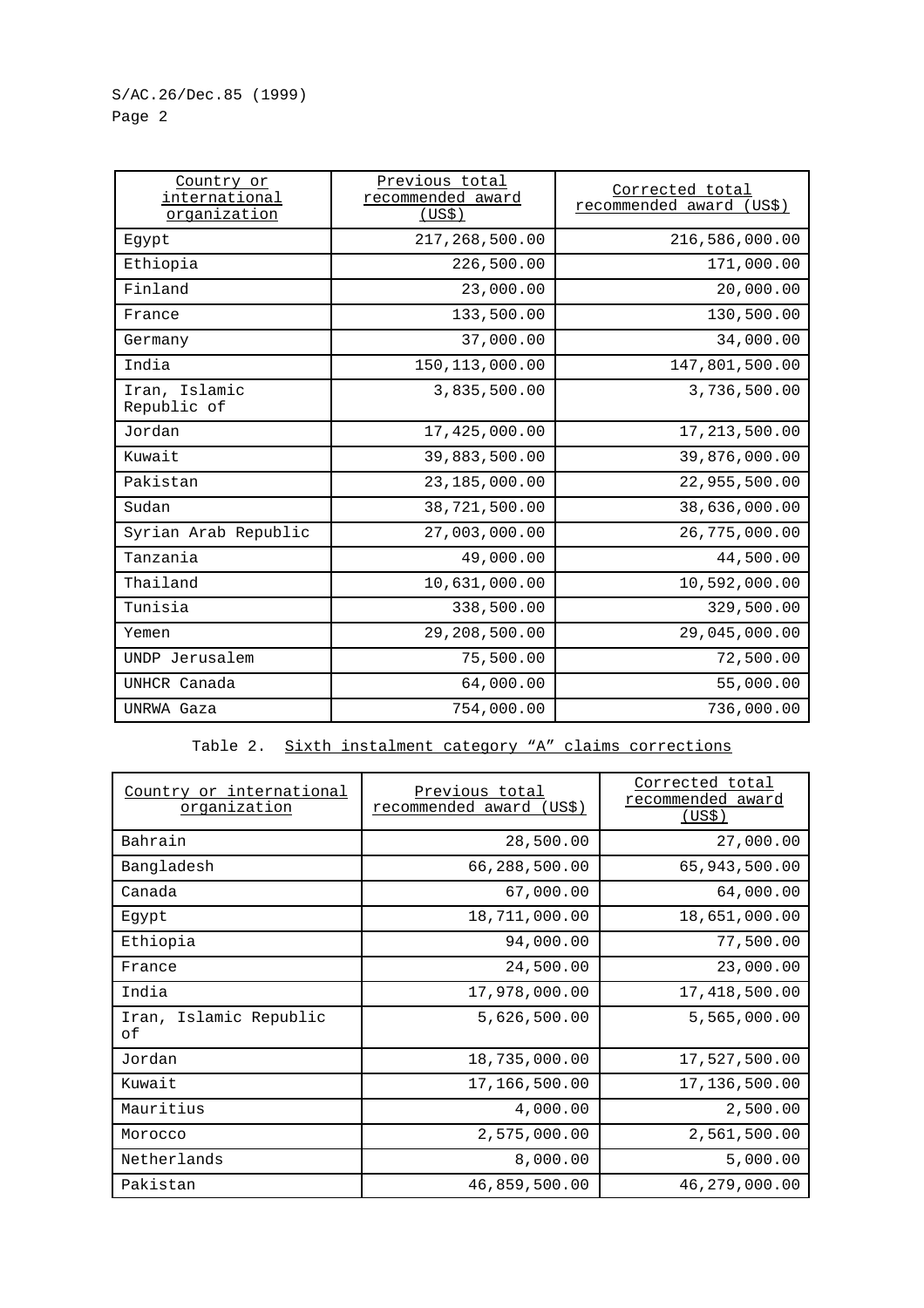| Country or international<br><u>organization</u> | Previous total<br>recommended award<br>(US\$) | Corrected total<br>recommended award<br>(US\$) |
|-------------------------------------------------|-----------------------------------------------|------------------------------------------------|
| Philippines                                     | 60,951,000.00                                 | 60,810,000.00                                  |
| Poland                                          | 2,038,000.00                                  | 2,032,000.00                                   |
| Republic of Korea                               | 63,500.00                                     | 60,500.00                                      |
| Syrian Arab Republic                            | 5,285,500.00                                  | 5,176,000.00                                   |
| Thailand                                        | 2,260,500.00                                  | 2,248,500.00                                   |
| The former Yugoslav<br>Republic of Macedonia    | 12,000.00                                     | 10,500.00                                      |
| Tunisia                                         | 1,891,500.00                                  | 1,824,000.00                                   |
| Turkey                                          | 1,554,000.00                                  | 1,552,500.00                                   |
| Yemen                                           | 1,859,500.00                                  | 1,841,500.00                                   |
| Washington<br>UNDP                              | 4,000.00                                      | 2,500.00                                       |
| UNDP Yemen                                      | 799,000.00                                    | 695,500.00                                     |
| UNRWA Gaza                                      | 47,000.00                                     | 42,500.00                                      |

Table 3. First instalment category "C" claims corrections

| Country or international<br>organization                   | Previous total<br>recommended award (US\$) | Corrected total<br>recommended award<br>(US\$) a/ |
|------------------------------------------------------------|--------------------------------------------|---------------------------------------------------|
| Kuwait                                                     | 11,387,878.00                              | 11,403,258.00                                     |
| United Kingdom of Great<br>Britain and Northern<br>Ireland | 5,310,759.00                               | no net change                                     |
| United States of America                                   | 10,514,246.00                              | 10,522,623.00                                     |

a/ Most calculated amounts for C3-Support had exceeded the US\$100,000 category limitation prior to correction. When the corrected calculations also exceeded US\$100,000, there was no net effect on actual awards for first instalment claimants.

\_\_\_\_\_\_\_\_\_\_\_\_\_\_\_\_\_\_\_\_\_\_\_\_\_

Table 4. Second instalment category "C" claims corrections

| Country or international<br>organization | Previous total<br>recommended award (US\$) | Corrected total<br>recommended award<br>(US\$) |
|------------------------------------------|--------------------------------------------|------------------------------------------------|
| Algeria                                  | 37, 114.35                                 | 46,545.60                                      |
| Bangladesh                               | 12,075,690.51                              | 12,161,510.90                                  |
| Belgium                                  | 61,039.01                                  | 75,347.64                                      |
| Bosnia-Herzegovina                       | 108,334.70                                 | 115,623.54                                     |
| Bulgaria                                 | 221,970.34                                 | 223, 320. 23                                   |
| Canada                                   | 3,858,309.58                               | 4,023,006.62                                   |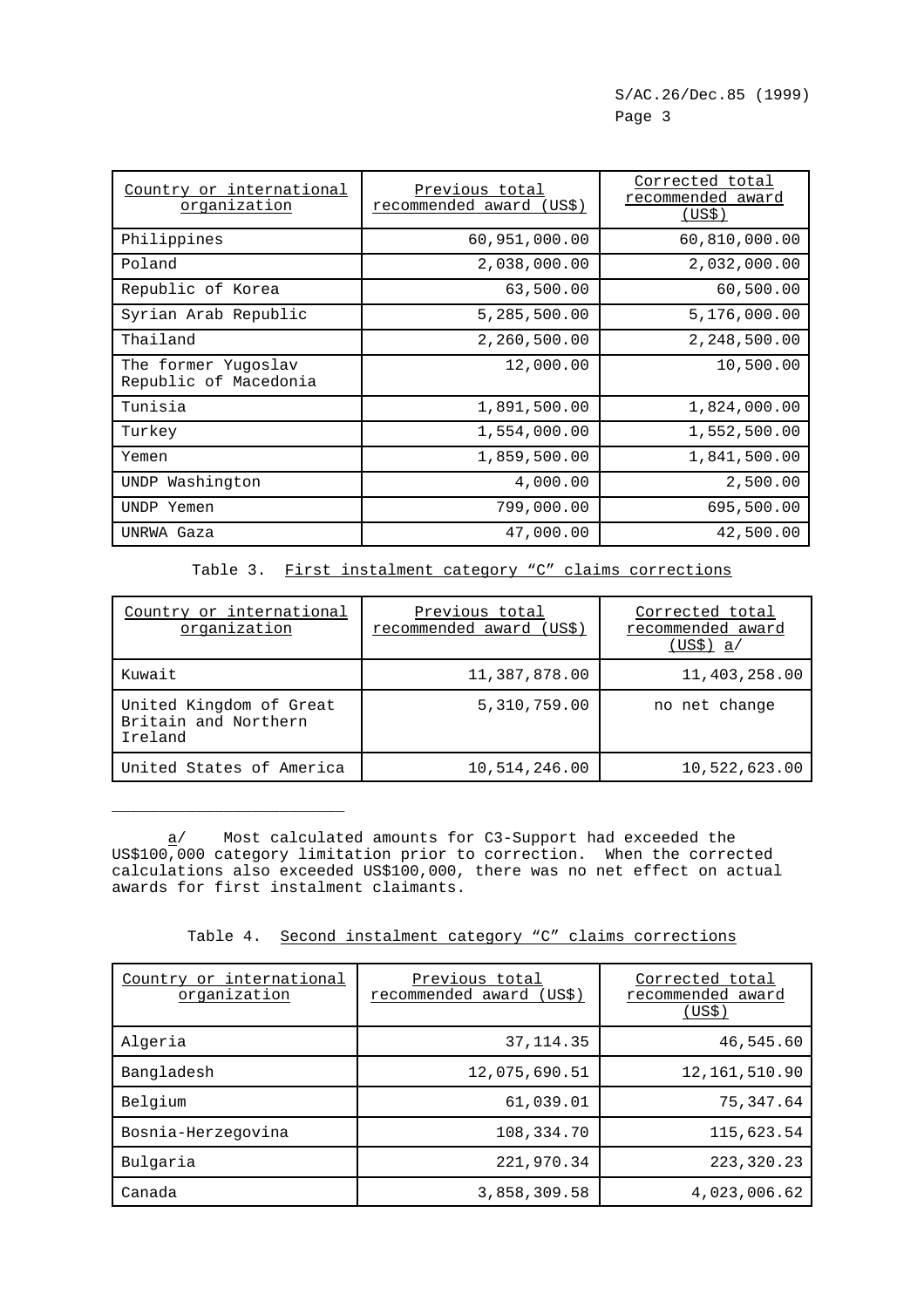## S/AC.26/Dec.85 (1999) Page 4

| Country or international<br>organization                   | Previous total<br>recommended_award (US\$) | Corrected total<br>recommended award<br>(US\$) |
|------------------------------------------------------------|--------------------------------------------|------------------------------------------------|
| Czech Republic                                             | 597,251.57                                 | 602,466.46                                     |
| Egypt                                                      | 131,970,764.32                             | 133,858,483.49                                 |
| Germany                                                    | 240,543.56                                 | 245,797.13                                     |
| Hungary                                                    | 284,051.27                                 | 300,834.96                                     |
| India                                                      | 68, 214, 211.58                            | 70, 365, 172.62                                |
| Iran, Islamic Republic<br>οf                               | 3, 473, 975.51                             | 3,600,921.62                                   |
| Ireland                                                    | 312,920.95                                 | 328,891.47                                     |
| Israel                                                     | 38,710.74                                  | 51,454.01                                      |
| Jordan                                                     | 38, 175, 535.58                            | 38,667,291.51                                  |
| Lebanon                                                    | 26, 145, 188. 38                           | 26,532,492.94                                  |
| Mauritius                                                  | 42,073.53                                  | 46,905.09                                      |
| Morocco                                                    | 36,573.30                                  | 42,205.30                                      |
| Niger                                                      | 12,182.40                                  | 12,859.80                                      |
| Nigeria                                                    | 51,781.38                                  | 57,643.21                                      |
| Pakistan                                                   | 2,084,889.72                               | 2, 112, 705. 12                                |
| Philippines                                                | 1, 315, 241.12                             | 1,329,974.64                                   |
| Poland                                                     | 2,192,825.30                               | 2, 226, 373.57                                 |
| Republic of Korea                                          | 294,728.17                                 | 303, 233. 11                                   |
| Sierra Leone                                               | 92, 314.38                                 | 105,579.01                                     |
| Sri Lanka                                                  | 687,376.12                                 | 717,578.88                                     |
| Sudan                                                      | 5,102,065.15                               | 5, 217, 538.58                                 |
| Sweden                                                     | 645, 202.97                                | 705,635.71                                     |
| Thailand                                                   | 198,090.17                                 | 199,087.58                                     |
| Tunisia                                                    | 626,575.96                                 | 649,108.96                                     |
| Turkey                                                     | 1,790,473.80                               | 1,845,252.36                                   |
| United Kingdom of Great<br>Britain and Northern<br>Ireland | 4,571,331.91                               | 4,669,734.28                                   |
| United States of America                                   | 4,851,112.78                               | 4,997,939.56                                   |
| Yemen                                                      | 2,880,796.23                               | 2,909,662.60                                   |
| Yugoslavia, Federal<br>Republic of                         | 248,582.62                                 | 256,370.24                                     |
| UNDP Jerusalem                                             | 620,982.03                                 | 634,882.24                                     |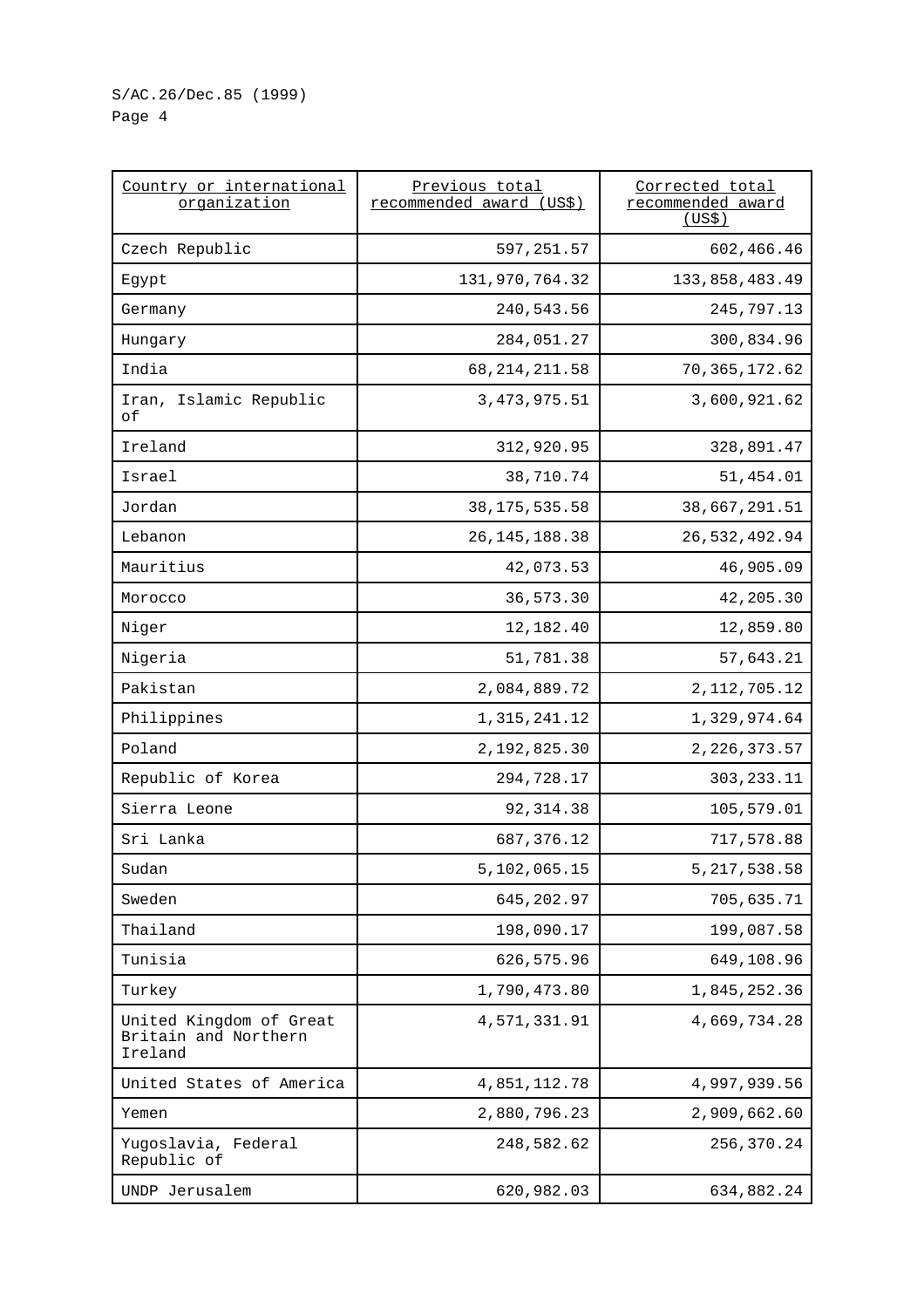| Country or international<br>organization | Previous total<br>recommended award (US\$) | Corrected total<br>recommended award<br>(USS) |
|------------------------------------------|--------------------------------------------|-----------------------------------------------|
| UNDP Washington                          | 241,798.27                                 | 271,578.74                                    |
| UNDP Yemen                               | 654,706.32                                 | 656,998.58                                    |
| UNHCR Geneva                             | 37,760.87                                  | 40,094.41                                     |
| UNRWA Gaza                               | 740,395.05                                 | 768,742.42                                    |

Table 5. Third instalment category "C" claims corrections

| Country or international<br>organization | Previous total<br>recommended award (US\$) | Corrected total<br>recommended award<br>US\$ |
|------------------------------------------|--------------------------------------------|----------------------------------------------|
| Eqypt                                    | 115,378,505.21                             | 116, 485, 154.77                             |

| Country or international<br>organization | Previous total<br>recommended award (US\$) | Corrected total<br>recommended award<br>(US\$) |
|------------------------------------------|--------------------------------------------|------------------------------------------------|
| Australia                                | 122,481.32                                 | 136,907.94                                     |
| Bangladesh                               | 782,755.06                                 | 786,885.44                                     |
| Bulgaria                                 | 85,558.62                                  | 86, 316. 24                                    |
| Czech Republic                           | 155,531.10                                 | 159,147.11                                     |
| Egypt                                    | 119, 711, 643. 43                          | 124,933,836.21                                 |
| France                                   | 492,132.20                                 | 493,887.55                                     |
| Germany                                  | 566,928.16                                 | 582,506.02                                     |
| Hungary                                  | 123, 238.70                                | 125,481.42                                     |
| India                                    | 44,851,833.72                              | 45,880,225.91                                  |
| Ireland                                  | 502, 371.34                                | 510, 114.55                                    |
| Japan                                    | 851,168.11                                 | 876,640.94                                     |
| Jordan                                   | 23,857,531.37                              | 24, 207, 836.54                                |
| Kuwait                                   | 409, 227, 615.37                           | 418, 485, 571.52                               |
| Mauritius                                | 25,647.68                                  | 29, 351. 10                                    |
| New Zealand                              | 79,478.21                                  | 80,670.20                                      |
| Pakistan                                 | 11,812,923.50                              | 12,007,471.90                                  |
| Philippines                              | 712, 314.51                                | 727,345.97                                     |
| Poland                                   | 243, 154.44                                | 255,588.27                                     |
| Slovakia                                 | 60,003.67                                  | 61,191.14                                      |
| Tunisia                                  | 156, 314.93                                | 175,589.48                                     |

### Table 6. Fourth instalment category "C" claims corrections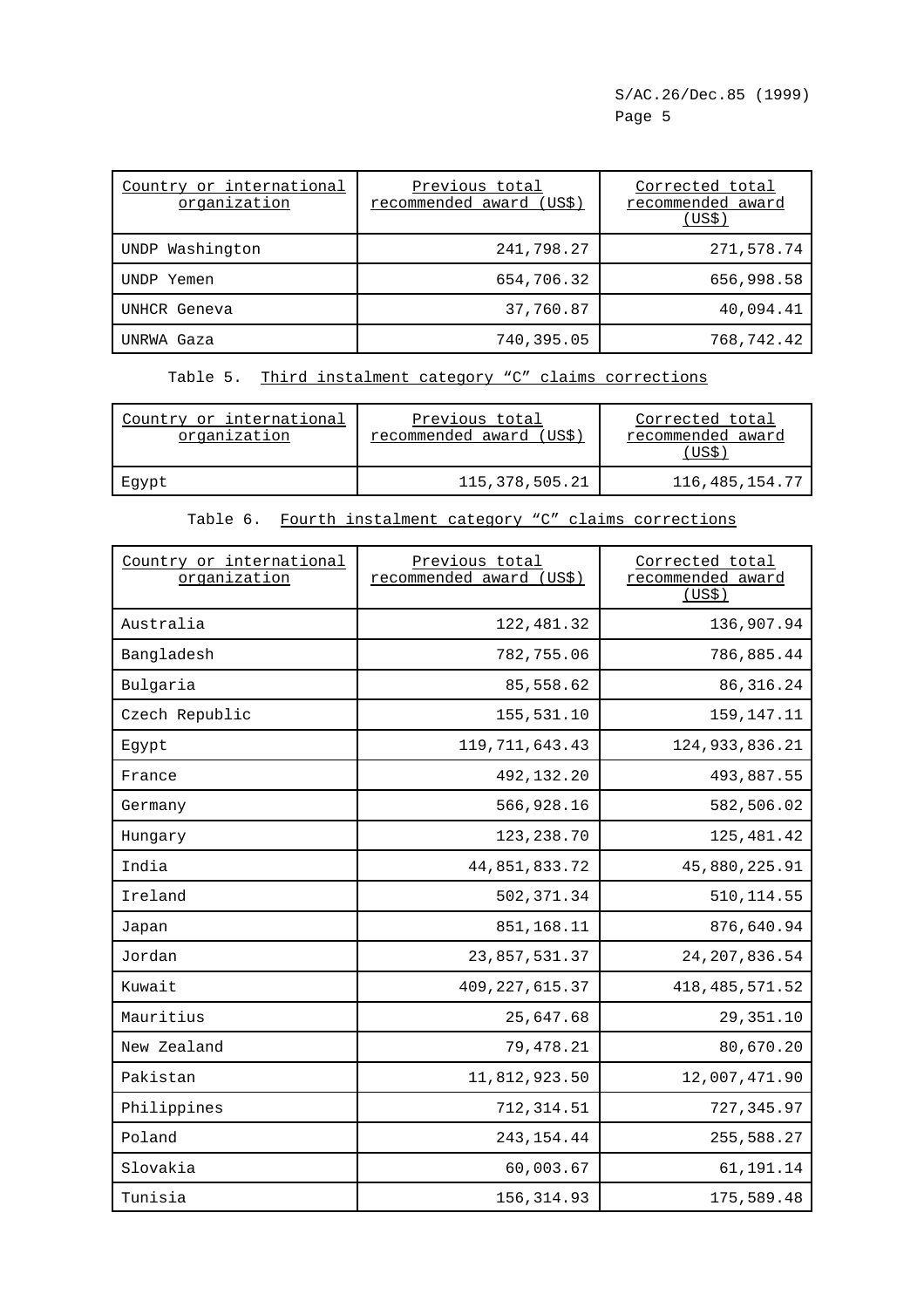S/AC.26/Dec.85 (1999) Page 6

| Country or international<br>organization                   | Previous total<br>recommended award (US\$) | Corrected total<br>recommended award<br>(US\$) |
|------------------------------------------------------------|--------------------------------------------|------------------------------------------------|
| Turkey                                                     | 1,257,021.33                               | 1,270,834.40                                   |
| United Kingdom of Great<br>Britain and Northern<br>Ireland | 13,005,244.53                              | 13, 229, 907. 33                               |
| United States of America                                   | 5,542,379.86                               | 5,694,479.92                                   |
| Yugoslavia, Federal<br>Republic of                         | 19,771.44                                  | 25,583.55                                      |
| UNHCR Geneva                                               | 21, 249.45                                 | 27,789.74                                      |

Table 7. Fifth instalment category "C" claims corrections

| Country or international<br>organization | Previous total<br>recommended award (US\$) | Corrected total<br>recommended award<br>(US\$) |
|------------------------------------------|--------------------------------------------|------------------------------------------------|
| Algeria                                  | 27,036.50                                  | 27,170.28                                      |
| Australia                                | 114,460.74                                 | 115,024.49                                     |
| Austria                                  | 20,789.17                                  | 27,584.79                                      |
| Bahrain                                  | 75,675.21                                  | 83,863.56                                      |
| Bangladesh                               | 9,772,278.32                               | 10,034,196.94                                  |
| Canada                                   | 974,360.88                                 | 1,273,176.89                                   |
| Chad                                     | 4,616.79                                   | 9,794.93                                       |
| Croatia                                  | 36,847.76                                  | 47,765.10                                      |
| Czech Republic                           | 134, 365. 26                               | 146,524.31                                     |
| Egypt                                    | 85,050,545.00                              | 86, 189, 253.95                                |
| France                                   | 173,929.82                                 | 213, 498. 11                                   |
| Germany                                  | 168,194.58                                 | 219,048.65                                     |
| Greece                                   | 67,924.84                                  | 83, 452.91                                     |
| Hungary                                  | 60,841.05                                  | 66,830.87                                      |
| India                                    | 65,200,543.03                              | 67,698,665.21                                  |
| Iran, Islamic Republic<br>оf             | 468,658.75                                 | 602,741.40                                     |
| Ireland                                  | 84, 478. 70                                | 93,382.06                                      |
| Italy                                    | 85,401.04                                  | 97, 133.94                                     |
| Japan                                    | 15,904.82                                  | 24, 281.69                                     |
| Jordan                                   | 92,708,375.12                              | 94,089,135.96                                  |
| Kuwait                                   | 324, 811, 289.59                           | 329, 215, 788.04                               |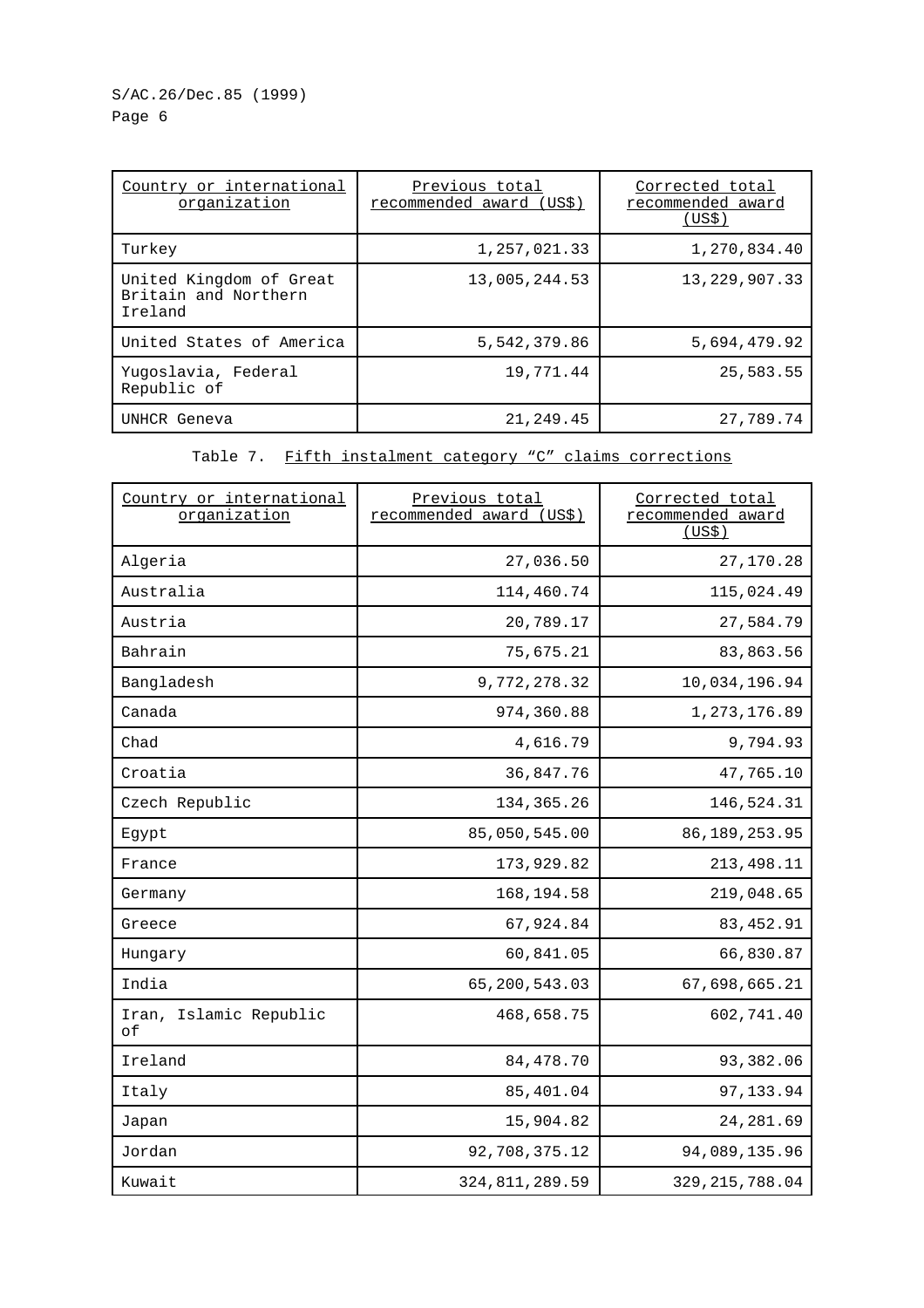| Country or international<br>organization                   | Previous total<br>recommended award (US\$) | Corrected total<br>recommended award<br><u>(US\$)</u> |
|------------------------------------------------------------|--------------------------------------------|-------------------------------------------------------|
| Lebanon                                                    | 2,266,094.07                               | 2,408,758.24                                          |
| Morocco                                                    | 59,554.30                                  | 76,949.61                                             |
| Netherlands                                                | 57,180.05                                  | 64, 413.86                                            |
| New Zealand                                                | 39,669.72                                  | 64, 413.86                                            |
| Pakistan                                                   | 7,577,923.64                               | 7,859,267.78                                          |
| Philippines                                                | 7,733,835.78                               | 7,871,819.05                                          |
| Poland                                                     | 31,433.14                                  | 44,469.44                                             |
| Republic of Korea                                          | 123,601.31                                 | 174,309.52                                            |
| Sri Lanka                                                  | 2,220,398.86                               | 2,332,665.91                                          |
| Sudan                                                      | 15,548,269.29                              | 15,959,540.47                                         |
| Sweden                                                     | 34,874.88                                  | 56,524.80                                             |
| Syrian Arab Republic                                       | 99, 451, 240.61                            | 100, 327, 919.47                                      |
| Thailand                                                   | 60,134.54                                  | 66,622.08                                             |
| Tunisia                                                    | 204,829.96                                 | 267, 192. 79                                          |
| Turkey                                                     | 223, 531.45                                | 303, 324.64                                           |
| United Kingdom of Great<br>Britain and Northern<br>Ireland | 2,169,078.28                               | 2,647,548.89                                          |
| United States of America                                   | 2,018,256.74                               | 2,566,737.35                                          |
| Yemen                                                      | 562,016.48                                 | 652,829.69                                            |
| Yugoslavia, Federal<br>Republic of                         | 840.17                                     | 2,628.12                                              |
| UNDP Jerusalem                                             | 82,928.25                                  | 110,768.10                                            |
| UNDP Washington                                            | 148,196.89                                 | 178,269.71                                            |
| UNHCR Canada                                               | 52,787.08                                  | 76,794.45                                             |
| UNRWA Gaza                                                 | 25,993.46                                  | 40,358.84                                             |

# Table 8. Sixth instalment category "C" claims corrections

| Country or international<br>organization | Previous total<br>recommended award (US\$) | Corrected total<br>recommended award<br>(US\$) |
|------------------------------------------|--------------------------------------------|------------------------------------------------|
| Algeria                                  | 219, 416.53                                | 240,652.38                                     |
| Australia                                | 1,329,423.45                               | 1,399,064.45                                   |
| Austria                                  | 766,921.27                                 | 796,772.24                                     |
| Bangladesh                               | 21,008,549.75                              | 21, 453, 766. 13                               |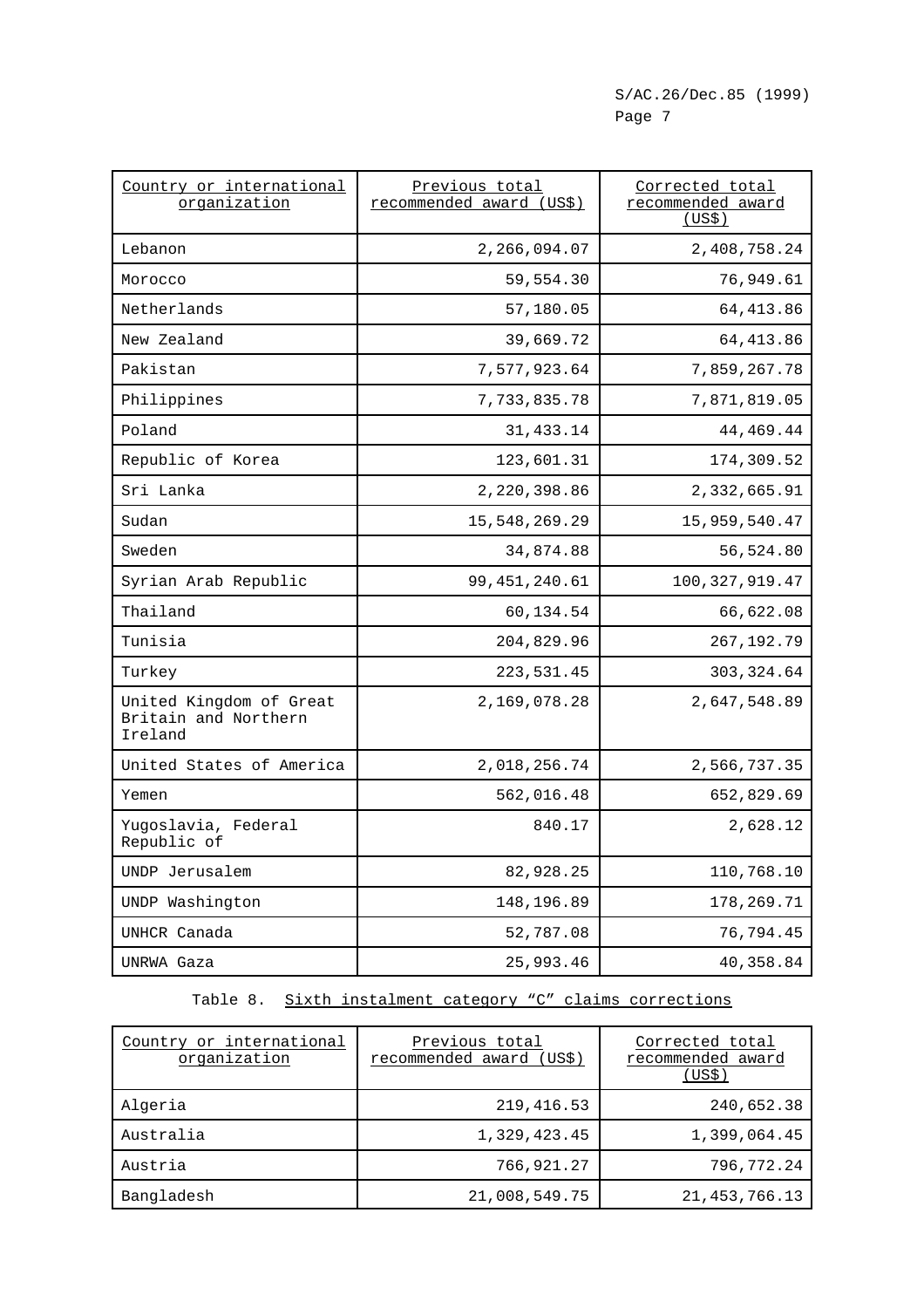| Country or international<br>organization | Previous total<br>recommended award (US\$) | Corrected total<br>recommended award<br>(US\$) |
|------------------------------------------|--------------------------------------------|------------------------------------------------|
| Belgium                                  | 128,595.47                                 | 132, 373. 22                                   |
| Bulgaria                                 | 446,062.03                                 | 465,000.02                                     |
| Canada                                   | 9,019,289.33                               | 9,327,549.62                                   |
| China                                    | 235,396.65                                 | 243,875.86                                     |
| Croatia                                  | 168,945.18                                 | 186, 185. 48                                   |
| Czech Republic                           | 85,692.53                                  | 86, 125. 43                                    |
| Denmark                                  | 199,555.86                                 | 211,959.79                                     |
| Egypt                                    | 89, 431, 308.21                            | 97,707,560.65                                  |
| Ethiopia                                 | 1,091,293.09                               | 1,094,296.59                                   |
| France                                   | 2,698,702.88                               | 2,759,807.87                                   |
| Germany                                  | 1,802,402.49                               | 1,883,483.65                                   |
| Greece                                   | 462,643.74                                 | 478, 472. 23                                   |
| Hungary                                  | 495, 425.51                                | 497,555.99                                     |
| India                                    | 101,556,613.24                             | 104,814,938.57                                 |
| Iran, Islamic Republic<br>оf             | 12,339,925.67                              | 12,651,680.06                                  |
| Ireland                                  | 1,270,494.10                               | 1,327,307.88                                   |
| Israel                                   | 132,392.01                                 | 177,586.52                                     |
| Italy                                    | 942,036.00                                 | 979,859.67                                     |
| Japan                                    | 402,369.09                                 | 415,840.98                                     |
| Jordan                                   | 177,883,052.22                             | 180, 418, 308. 14                              |
| Kenya                                    | 22,789.72                                  | 26, 347.87                                     |
| Kuwait                                   | 45, 197, 094.88                            | 45, 917, 987.69                                |
| Lebanon                                  | 11, 476, 497.37                            | 11,852,210.70                                  |
| Malta                                    | 39,025.32                                  | 41,050.02                                      |
| Mauritius                                | 107,486.80                                 | 113,296.56                                     |
| Morocco                                  | 254,615.48                                 | 264,799.39                                     |
| Netherlands                              | 923,040.68                                 | 967,778.95                                     |
| New Zealand                              | 205, 431.90                                | 215, 125.66                                    |
| Norway                                   | 74,629.67                                  | 87,803.96                                      |
| Pakistan                                 | 36,633,099.83                              | 37, 330, 539.19                                |
| Philippines                              | 10,479,739.00                              | 10,691,744.59                                  |
| Poland                                   | 1,849,654.38                               | 1,933,492.85                                   |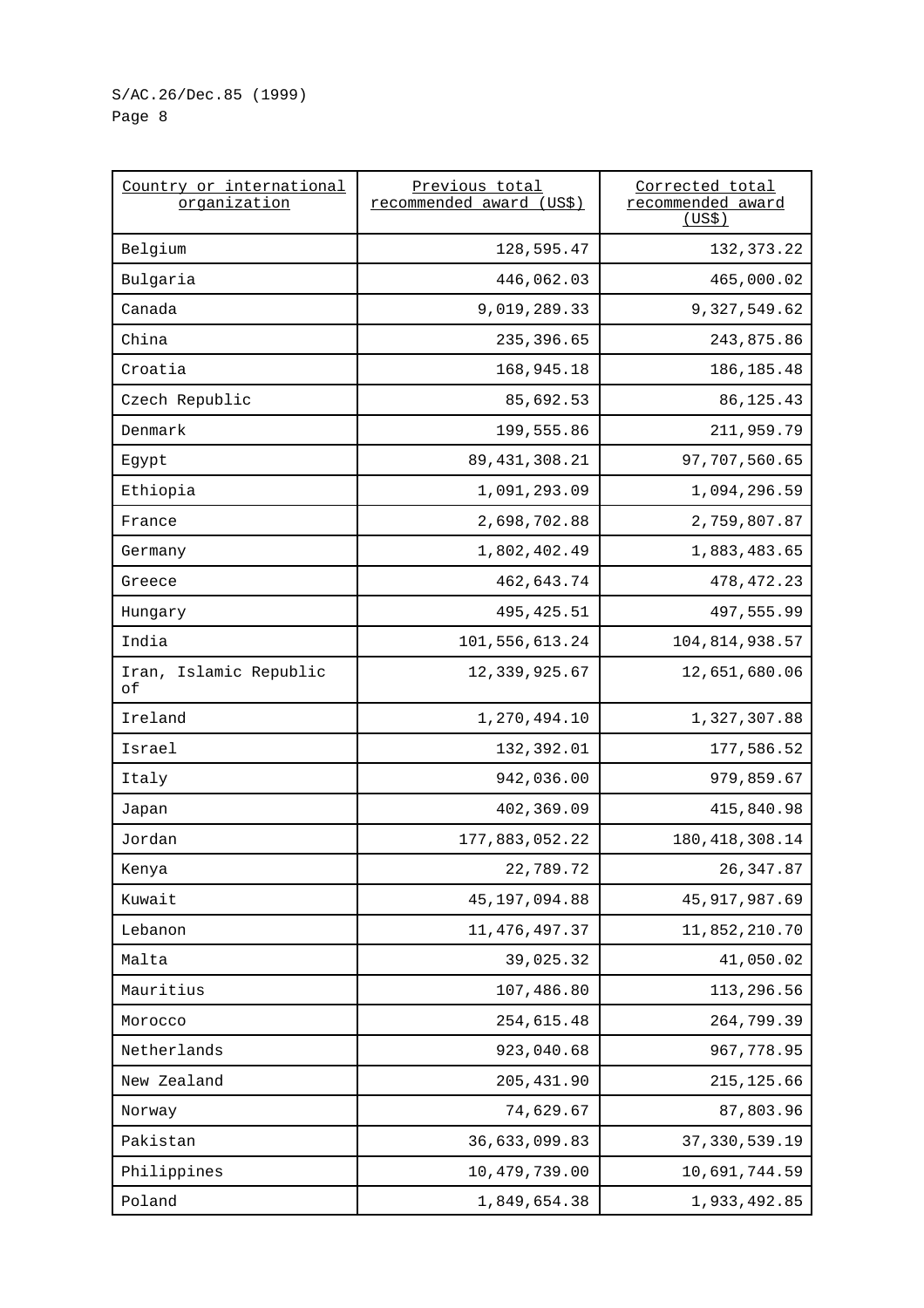| Country or international<br>organization                   | Previous total<br>recommended award (US\$) | Corrected total<br>recommended award<br>(US\$) |
|------------------------------------------------------------|--------------------------------------------|------------------------------------------------|
| Republic of Korea                                          | 789,994.40                                 | 847,931.58                                     |
| Senegal                                                    | 421,540.11                                 | 425, 224.98                                    |
| Somalia                                                    | 10,035,104.93                              | 10,048,445.16                                  |
| Spain                                                      | 251,308.76                                 | 267, 255.38                                    |
| Sri Lanka                                                  | 3,740,581.52                               | 3,851,072.75                                   |
| Sudan                                                      | 21,206,529.60                              | 21,744,728.88                                  |
| Sweden                                                     | 1,138,633.52                               | 1,219,711.70                                   |
| Switzerland                                                | 324,014.12                                 | 336,684.52                                     |
| Syrian Arab Republic                                       | 93, 379, 748.64                            | 95, 547, 753. 26                               |
| Thailand                                                   | 356,225.66                                 | 374,468.30                                     |
| Tunisia                                                    | 3, 174, 407.90                             | 3, 337, 545.82                                 |
| Turkey                                                     | 1,739,853.38                               | 1,794,550.10                                   |
| Tanzania                                                   | 153,833.35                                 | 161, 135.49                                    |
| Uganda                                                     | 114,452.10                                 | 114,519.72                                     |
| United Kingdom of Great<br>Britain and Northern<br>Ireland | 21, 402, 912. 18                           | 22,200,180.09                                  |
| United States of America                                   | 16,729,316.41                              | 17,569,949.12                                  |
| Vietnam                                                    | 58,985.84                                  | 66,859.85                                      |
| Yemen                                                      | 13,028,007.79                              | 13, 120, 082. 14                               |
| Yugoslavia, Federal<br>Republic of                         | 317,492.86                                 | 338,903.83                                     |
| UNDP Jerusalem                                             | 3, 336, 281.75                             | 3,517,697.66                                   |
| UNDP Kuwait                                                | 10, 234, 516.95                            | 10,258,187.89                                  |
| UNDP Washington                                            | 786,515.47                                 | 814, 189.92                                    |
| UNDP Yemen                                                 | 240,087.73                                 | 231, 113. 79                                   |
| UNHCR Canada                                               | 902,601.67                                 | 958,580.14                                     |
| UNRWA Gaza                                                 | 2,438,631.62                               | 2,623,050.49                                   |

Table 9. Seventh instalment category "C" claims corrections

| Country or international<br>organization | Previous total<br>recommended award (US\$) | Corrected total<br>recommended award<br>US\$' |
|------------------------------------------|--------------------------------------------|-----------------------------------------------|
| Afghanistan                              | 6,546,539.61                               | 6,678,681.22                                  |
| Algeria                                  | 695,540.82                                 | 699,472.97                                    |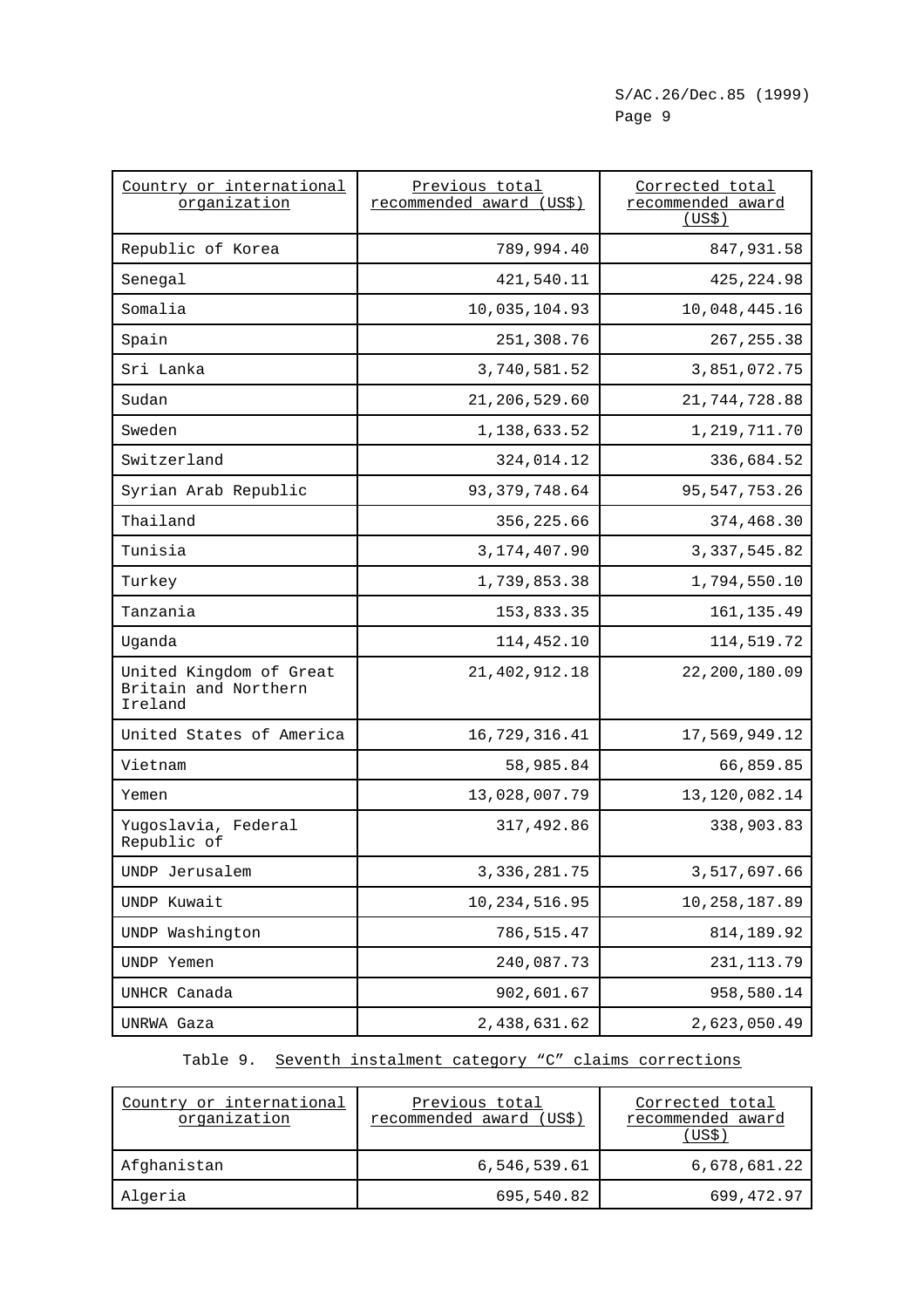| Country or international<br>organization | Previous total<br>recommended award (US\$) | Corrected total<br>recommended award<br>(US\$) |
|------------------------------------------|--------------------------------------------|------------------------------------------------|
| Australia                                | 1,702,771.53                               | 1,724,954.90                                   |
| Bangladesh                               | 37, 554, 395.74                            | 37,706,783.84                                  |
| Canada                                   | 11,857,638.70                              | 11,943,883.83                                  |
| China                                    | 124,658.70                                 | 125, 249.57                                    |
| Croatia                                  | 192, 329.35                                | 193,451.02                                     |
| Denmark                                  | 144,690.81                                 | 151,894.16                                     |
| Egypt                                    | 228, 574, 373. 13                          | 231, 251, 021.36                               |
| Finland                                  | 297,969.31                                 | 298,228.83                                     |
| France                                   | 6,534,238.54                               | 6,589,534.21                                   |
| Germany                                  | 2,220,488.11                               | 2, 241, 250.07                                 |
| India                                    | 185, 773, 000.03                           | 186,796,893.79                                 |
| Iran, Islamic Republic<br>оf             | 26, 975, 073.39                            | 27,084,712.23                                  |
| Ireland                                  | 1,265,251.55                               | 1,276,995.53                                   |
| Israel                                   | 4,821,126.19                               | 4,943,872.86                                   |
| Italy                                    | 1,440,604.82                               | 1,449,827.62                                   |
| Jordan                                   | 279,894,629.49                             | 281,071,994.02                                 |
| Kuwait                                   | 784, 934, 659.15                           | 787, 212, 263. 25                              |
| Lebanon                                  | 15,514,902.72                              | 15,615,066.66                                  |
| Mauritius                                | 163, 472.65                                | 165,260.45                                     |
| Morocco                                  | 769,485.67                                 | 773,786.81                                     |
| Netherlands                              | 814,269.57                                 | 821,067.26                                     |
| New Zealand                              | 237,824.47                                 | 238,597.59                                     |
| Nigeria                                  | 271,732.67                                 | 274, 275.83                                    |
| Norway                                   | 22,092.68                                  | 22, 465.73                                     |
| Pakistan                                 | 72, 220, 012.40                            | 72,551,534.16                                  |
| Philippines                              | 10, 254, 242.61                            | 10, 343, 737. 26                               |
| Sierra Leone                             | 42, 433.14                                 | 47,233.90                                      |
| Slovakia                                 | 69,466.82                                  | 69,535.66                                      |
| Somalia                                  | 1,180,810.34                               | 1,185,835.33                                   |
| Spain                                    | 147,896.97                                 | 151,740.64                                     |
| Sri Lanka                                | 5, 187, 819.35                             | 5, 287, 797.86                                 |
| Sudan                                    | 14,740,586.11                              | 14,812,062.58                                  |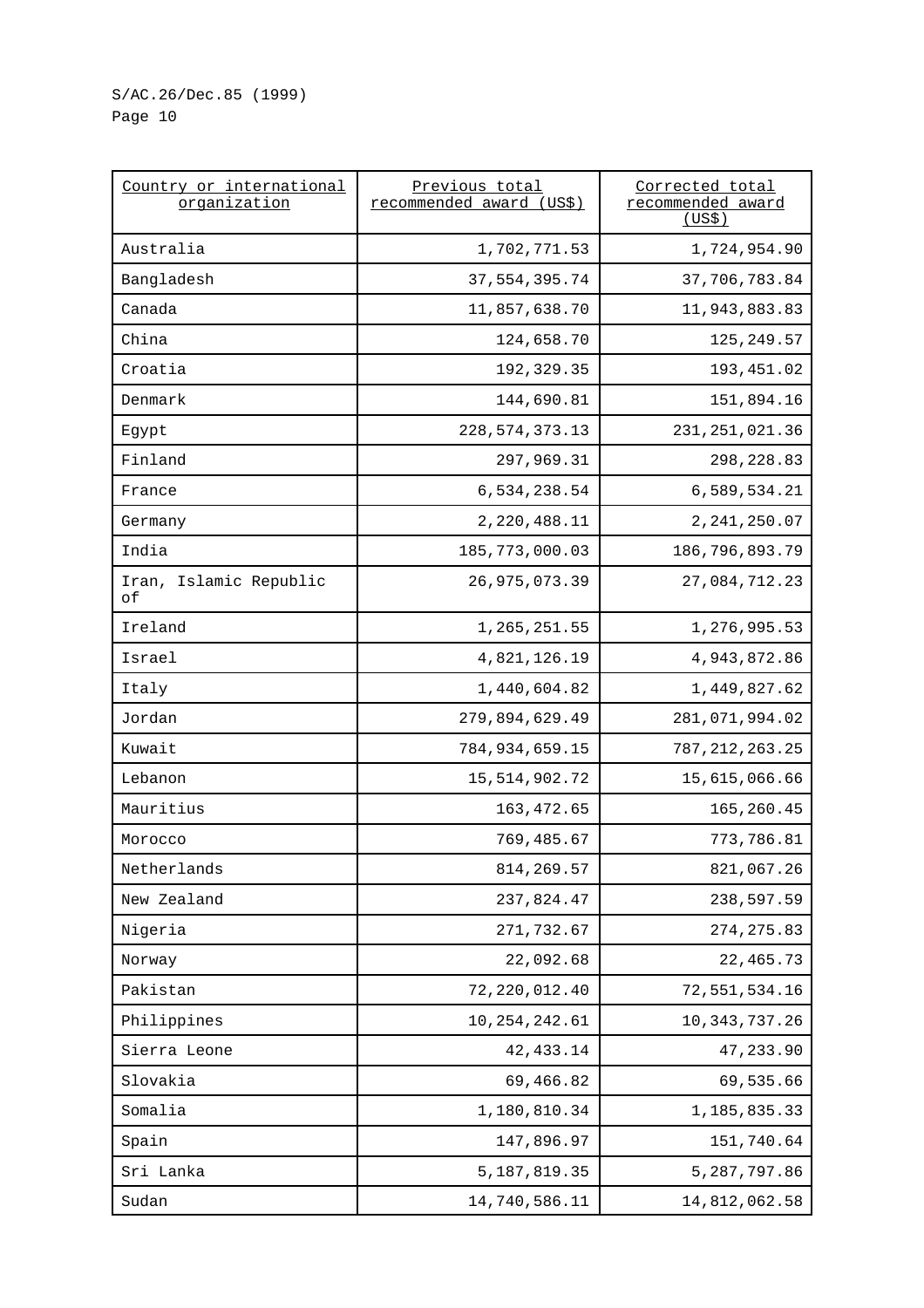| Country or international<br>organization                   | Previous total<br>recommended award (US\$) | Corrected total<br>recommended award<br>(US\$) |
|------------------------------------------------------------|--------------------------------------------|------------------------------------------------|
| Sweden                                                     | 935,577.80                                 | 935,610.32                                     |
| Syrian Arab Republic                                       | 56,697,373.20                              | 56,939,952.32                                  |
| Thailand                                                   | 912,347.94                                 | 913, 404. 75                                   |
| Tunisia                                                    | 8,305,384.84                               | 8, 414, 977. 79                                |
| Turkey                                                     | 2,525,646.17                               | 2,533,193.69                                   |
| United Kingdom of Great<br>Britain and Northern<br>Ireland | 28, 429, 392.05                            | 28,867,341.93                                  |
| United States of America                                   | 15,758,081.21                              | 15,971,771.68                                  |
| Yemen                                                      | 79,127,855.58                              | 79,177,795.01                                  |
| Yugoslavia, Federal<br>Republic of                         | 148,194.04                                 | 148,506.11                                     |
| UNDP Jerusalem                                             | 4,324,195.44                               | 4,334,780.44                                   |
| UNDP Kuwait                                                | 891,369.68                                 | 894,093.55                                     |
| UNDP Washington                                            | 1,130,475.75                               | 1,131,649.87                                   |
| UNDP Yemen                                                 | 681, 255.41                                | 681,508.04                                     |
| UNRWA Gaza                                                 | 6,757,977.27                               | 6,796,892.02                                   |

2. Based on the above corrections, the revised total recommended awards by instalment are as follows:

Table 10. Revised total recommended awards for category "A" claims

| Instalment | Previous total<br>recommended award<br>(USS) a/ | Corrected total<br>recommended award<br>(US\$) |
|------------|-------------------------------------------------|------------------------------------------------|
| First      | 189,633,000.00                                  | 189,633,000.00                                 |
| Second     | 641, 352, 500.00                                | 641, 352, 500.00                               |
| Third      | 531,571,000.00                                  | 531,571,000.00                                 |
| Fourth     | 734,839,000.00                                  | 734,839,000.00                                 |
| Fifth      | 789,843,000.00                                  | 785,391,000.00                                 |
| Sixth      | 320,542,000.00                                  | 317,188,000.00                                 |
| Special    | 2,554,500.00                                    | 2,554,500.00                                   |

a/ The previous total recommended award amounts in this column include the initial awards approved by the Governing Council in its decisions 22, 28, 29, 31, 33, 38 and 67 (S/AC.26/Dec.22 (1994), S/AC.26/Dec.28 (1995), S/AC.26/Dec.29 (1995), S/AC.26/Dec.31 (1995), S/AC.26/Dec.33 (1995), S/AC.26/Dec.38 (1996) and S/AC.26/Dec.67 (1999)) and subsequent corrections approved by the Governing Council in its decisions 42, 44, 51, 54, 57, 71 and 79 (S/AC.26/Dec.42 (1997), S/AC.26/Dec.44

\_\_\_\_\_\_\_\_\_\_\_\_\_\_\_\_\_\_\_\_\_\_\_\_\_\_\_\_\_\_